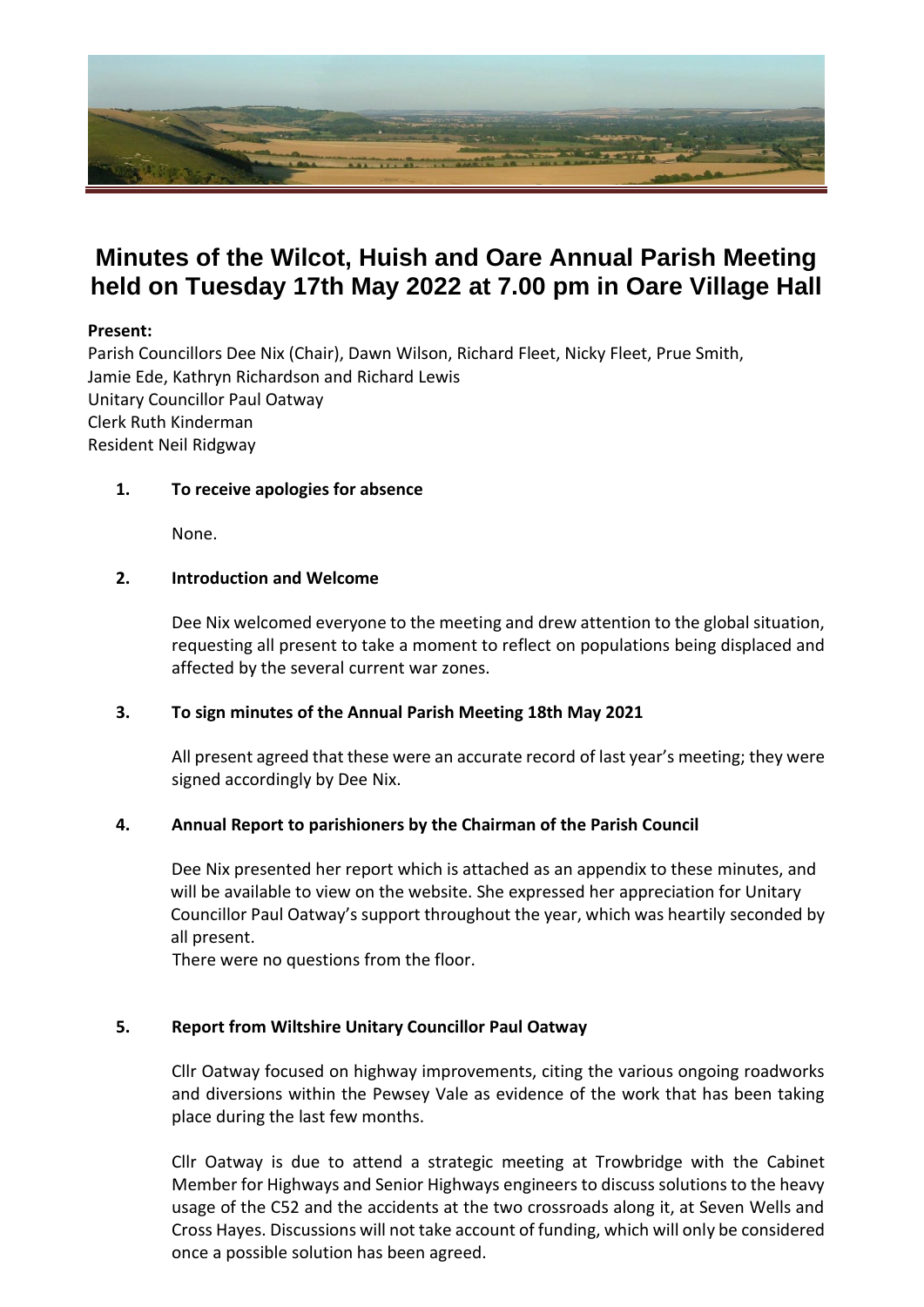

The Community Area Transport Group (CATG) has been superceded by the Local Highways and Footpaths Improvement Group (LHFIG), with a renewed focus on footpaths and an increased annual budget of £500,000 which is double the previous £250,000.

Cllr Oatway reported that the Community Speedwatch (CSW) Team has recruited two further enforcement officers to join Scott Garcia. Cllr Oatway has advised the Police and Crime Commissioner that the expansion of the front line needs the be reinforced with additional back-office staff to avoid a backlog with processing local CSW group reports.

Cllr Oatway reported that the review of the National Model Code of Conduct is almost complete, with the Standards Committee (of which he is Chairman) ready to present its recommendations to full council. Whether Wiltshire Council will approve those recommendations and adopt the more stringent code remains to be seen; however, it is hoped that once Wiltshire Council has a new Code in place, it will be adopted by parish councils throughout the county to ensure consistency for all councillors, at both unitary and parish level.

Cllr Oatway noted that Covid-19 had cost Wiltshire Council several million pounds; he had personally ensured that every hospitality business in his division had not missed out on the £6000 grants available for that sector.

Richard Fleet said that the Wilcot Village Hall Committee was very grateful for the village hall grants received; Dee Nix knows that Oare Village Hall Committee were equally grateful.

Cllr Oatway said that Wiltshire Council had managed to balance its books after receipt of a £13million grant from central government. Expenditure this year will include £11m for adult and children's services with a further £20m pending; £308m on infrastructure, including projects arranged through CATGs/LHFIGs; £2m on Trowbridge High Street; £27m on council house improvements; and £46m on education and skills.

As Vice-Chairman of Dorset & Wiltshire Fire and Rescue Service (DWFRS), Cllr Oatway reported that annual precept increases are limited to 1.99%, with DWFRS on course to run out of money within two years. Initial savings will be made by reducing the number of engines within each station; fire station closures will have to be considered after five years, unless central government recognises the seriousness of the situation and allows Fire Services greater flexibility with their precept increases, in line with the uncapped precept powers already enjoyed by Police Commissioners.

Dawn Wilson will raise this matter at the next PCAP meeting.

Dee Nix thanked Cllr Oatway for his report.